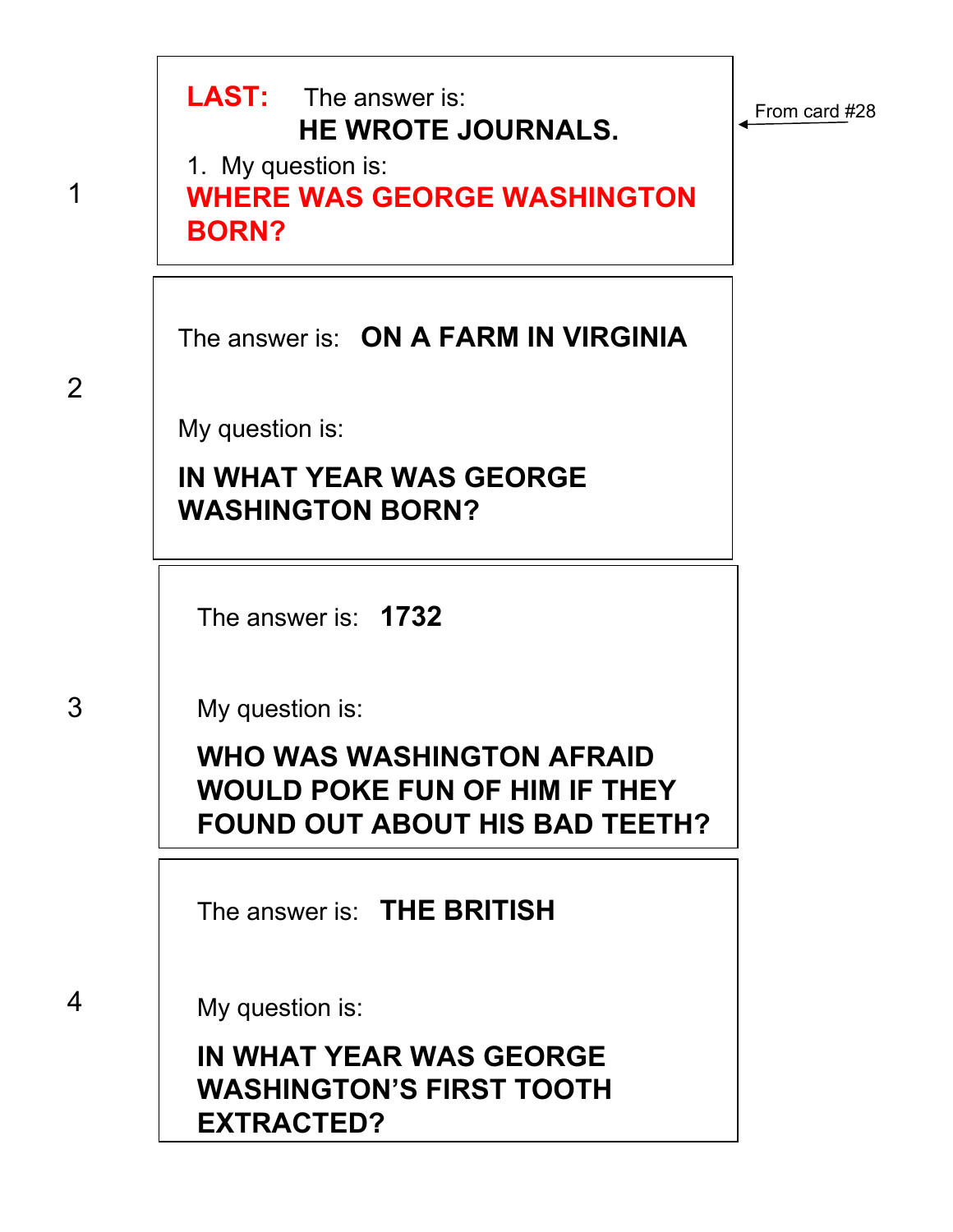| The answer is: 1756 |  |  |
|---------------------|--|--|
|---------------------|--|--|

My question is: **HOW OLD WAS WASHINGTON WHEN HIS FIRST TOOTH WAS EXTRACTED?**

The answer is: **24 YEARS OLD**

My question is:

**WHAT SOFT FOOD DID GEORGE WASHINGTON EAT?**

The answer is: **PICKLED TRIPE**

My question is:

**WHAT IS PICKLED TRIPE?**

The answer is: **THE RUBBERY LINING OF THE STOMACH OF CATTLE PRESERVED IN A SOLUTION OF BRINE OR VINEGAR.**

My question is: **IN WHAT WAR DID GEORGE WASHINGTON COMMAND THE AMERICAN ARMY?**

8

7

5

6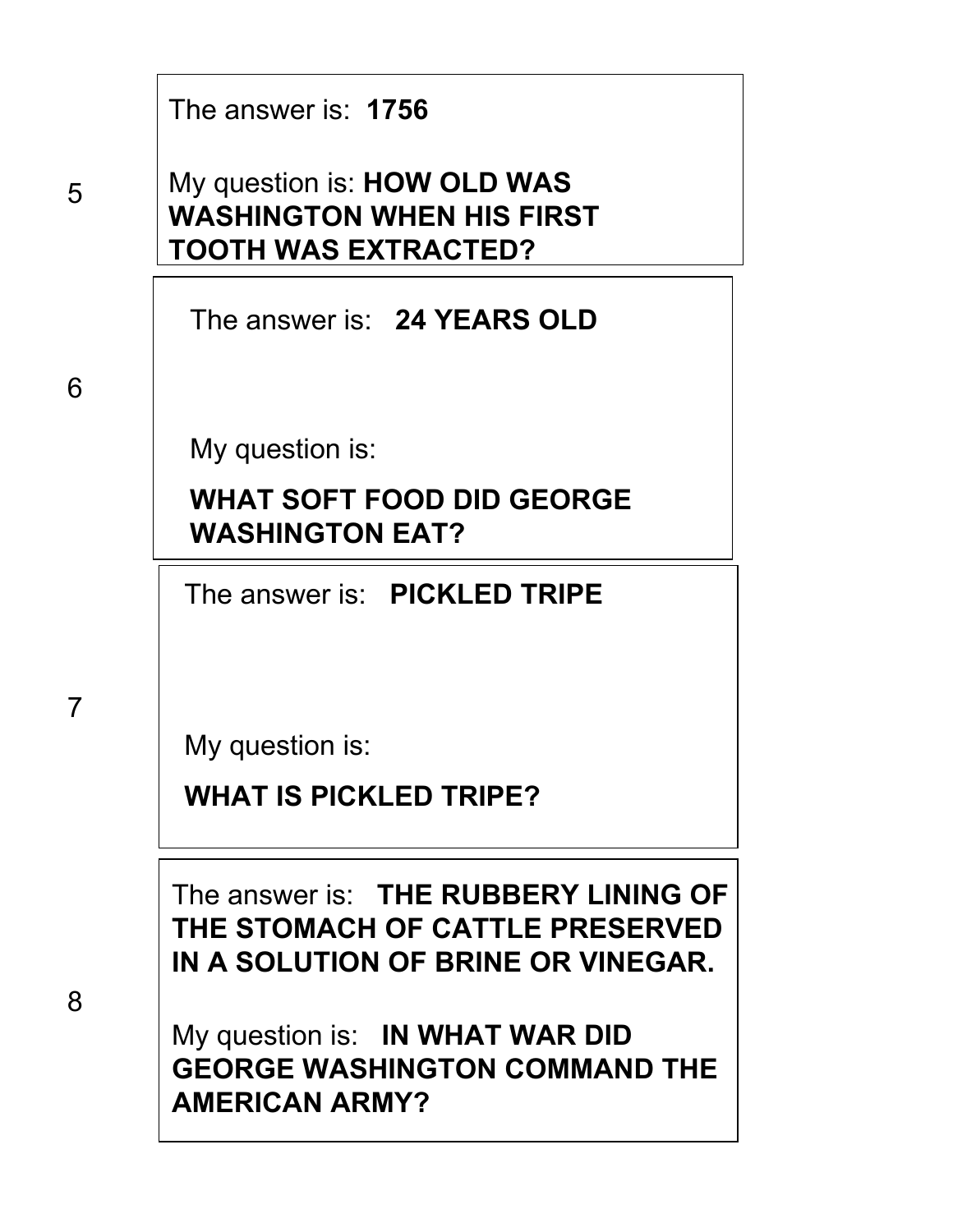|    | The answer is:                                                                                                      |
|----|---------------------------------------------------------------------------------------------------------------------|
|    | THE REVOLUTIONARY WAR                                                                                               |
| 9  | My question is: IN WHAT YEAR WAS<br><b>WASHINGTON ELECTED COMMANDER IN</b><br><b>CHIEF OF THE CONTINENTAL ARMY?</b> |
|    | The answer is:                                                                                                      |
| 10 | 1775                                                                                                                |
|    | My question is:                                                                                                     |
|    | <b>HOW OLD WAS WASHINGTON WHEN</b><br><b>HE CROSSED THE DELAWARE?</b>                                               |
|    | 44<br>The answer is:                                                                                                |
|    | My question is:                                                                                                     |
| 11 | IN THE PORTRAIT OF WASHINGTON<br>WHEN HE WAS 44, HOW COULD YOU<br>TELL HOW BAD HIS TEETH HAD<br><b>BECOME?</b>      |
|    | The answer is: A SCAR ON HIS LEFT<br><b>CHEEK FROM AN ABCESSED TOOTH</b>                                            |
| 12 | My question is:<br><b>WHAT HELPFUL ITEMS DID GEORGE</b><br><b>SAVE?</b>                                             |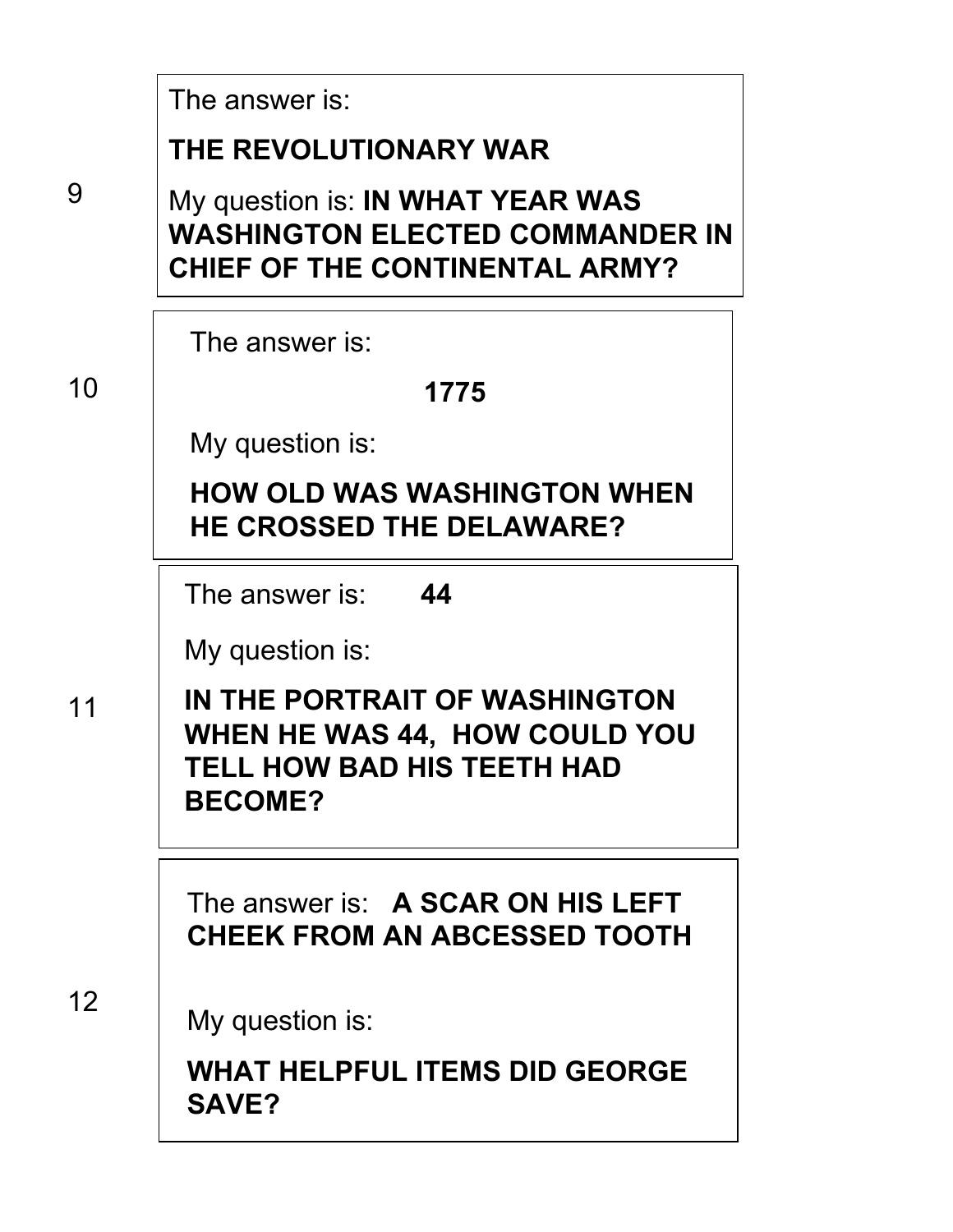|    | The answer is: HIS TEETH THAT FELL<br><b>OUT</b>                                     |  |
|----|--------------------------------------------------------------------------------------|--|
| 13 |                                                                                      |  |
|    | My question is: WHY WERE HIS OLD<br><b>TEETH HELPFUL?</b>                            |  |
| 14 | The answer is: TO MAKE MODELS FOR<br><b>HIS FALSE TEETH</b>                          |  |
|    | My question is:<br><b>WHAT WERE HIS LAST SET OF FALSE</b><br><b>TEETH MADE FROM?</b> |  |
|    | The answer is: HIPPOPOTAMUS TEETH                                                    |  |
| 15 | My question is:                                                                      |  |
|    | <b>WHAT CAUSED WASHINGTON TO</b><br><b>HAVE FEVERS AND INFECTIONS?</b>               |  |
|    | The answer is: OLD ROOT<br><b>FRAGMENTS AND ABSCESSES</b>                            |  |
| 16 |                                                                                      |  |
|    | My question is:                                                                      |  |
|    | <b>WHAT CAUSED HIS DEAFNESS?</b>                                                     |  |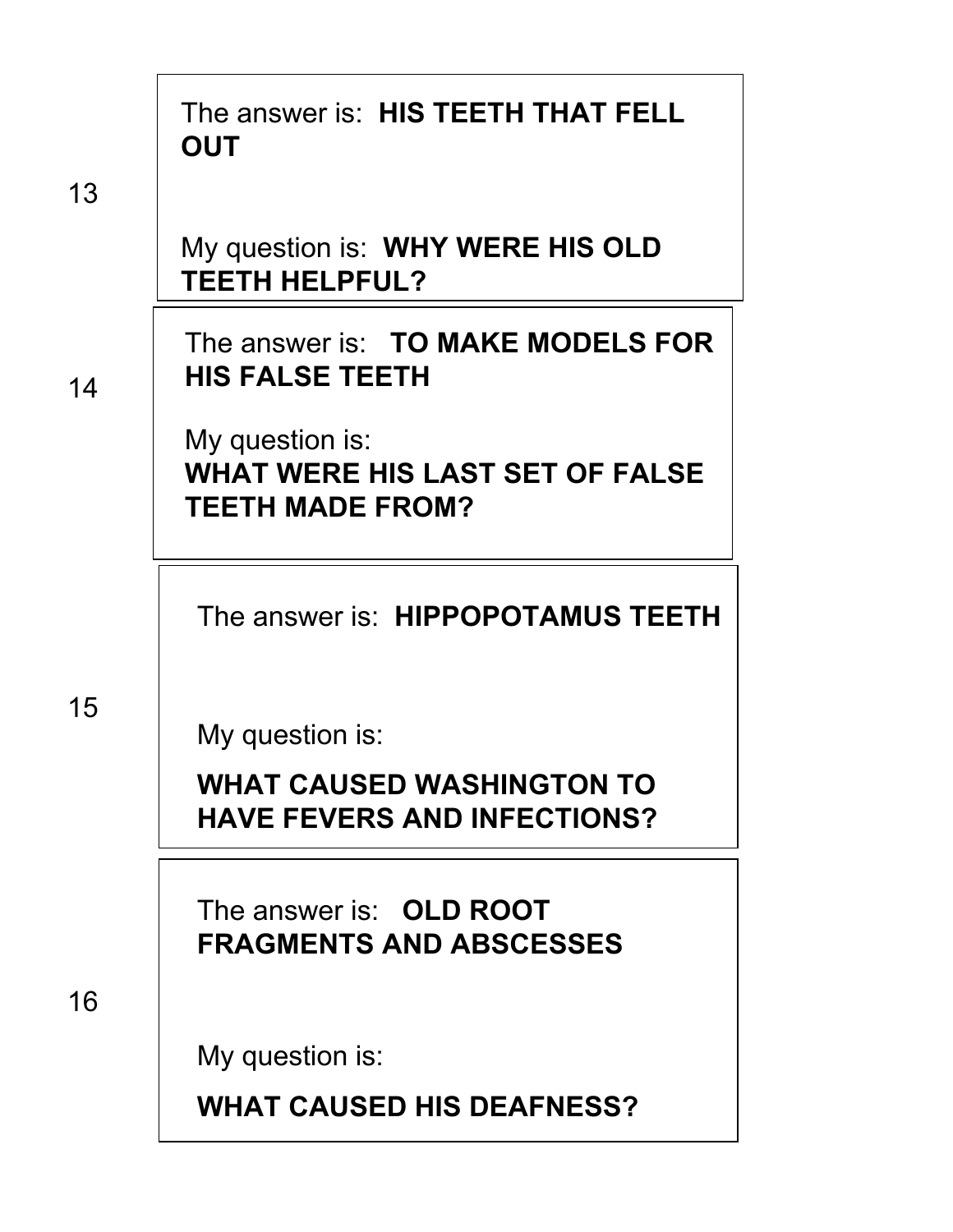|    | The answer is: THE UNNATURAL MOTION<br>OF HIS LOWER JAW WHEN HE WORE HIS<br><b>DENTURES</b>  |
|----|----------------------------------------------------------------------------------------------|
| 17 | My question is: WHAT WAS THE MAIN<br><b>REASON WASHINGTON WORE</b><br><b>DENTURES?</b>       |
|    | The answer is: FOR APPEARANCE                                                                |
| 18 | My question is:                                                                              |
|    | <b>HOW MANY TEETH DID WASHINGTON</b><br><b>HAVE WHEN HE WAS ELECTED</b><br><b>PRESIDENT?</b> |
|    | The answer is: <b>TWO</b>                                                                    |
| 19 | My question is:                                                                              |
|    | IN WHAT YEAR DID WASHINGTON<br><b>BECOME PRESIDENT?</b>                                      |
|    | The answer is: 1789                                                                          |
| 20 | My question is:                                                                              |
|    | <b>WHAT WAS THE NAME OF GEORGE</b><br><b>WASHINGTON'S HOME?</b>                              |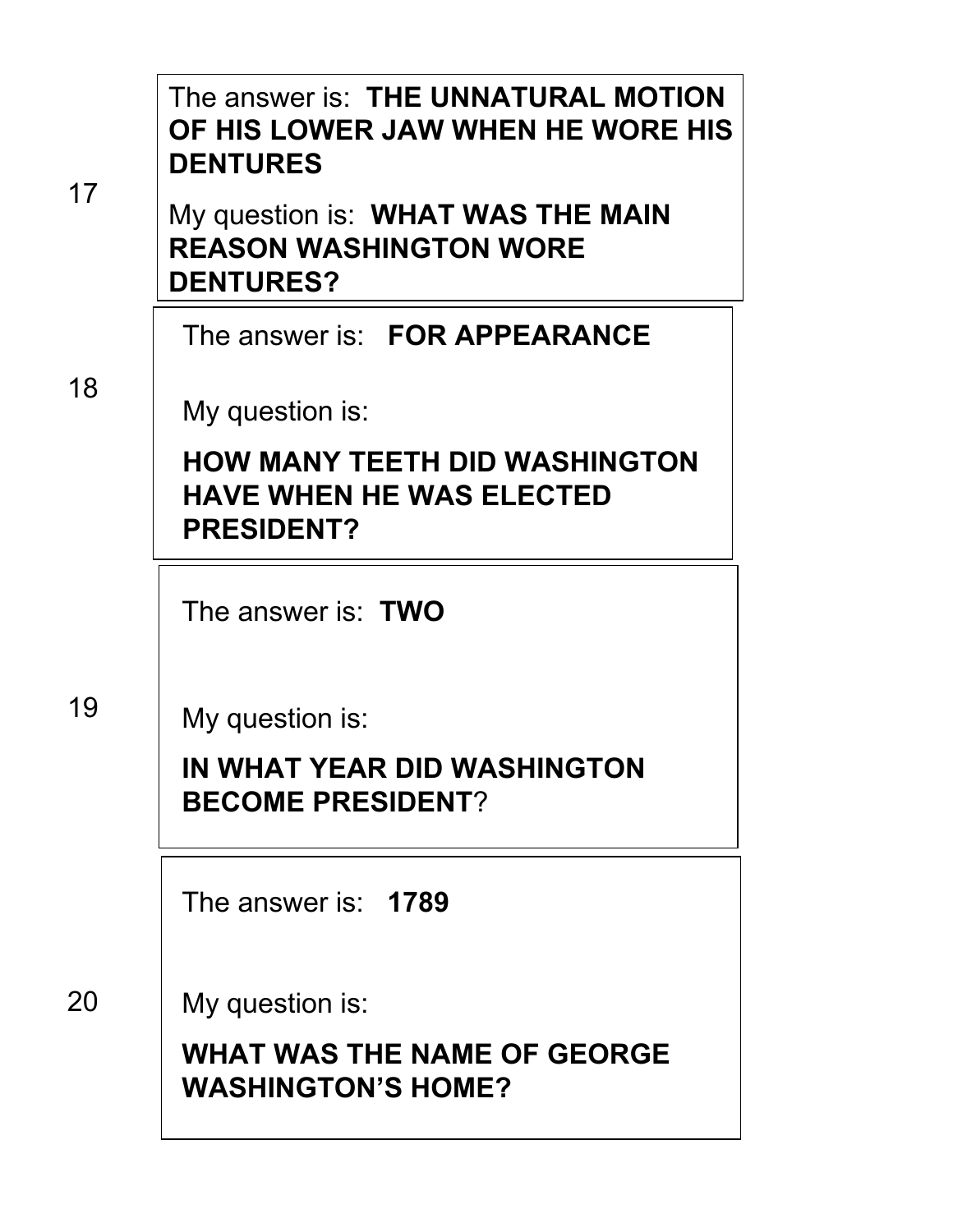|    | The answer is: MOUNT VERNON                                                                                   |  |
|----|---------------------------------------------------------------------------------------------------------------|--|
| 21 | My question is: WHAT COULD<br><b>WASHINGTON NOT DO WHILE HE</b><br><b>WAS WEARING HIS DENTURES?</b>           |  |
|    | The answer is: <b>CHEW</b>                                                                                    |  |
| 22 | My question is:                                                                                               |  |
|    | <b>HOW DO THE DENTURES MAKE</b><br><b>GEORGE WASHINGTON ACT?</b>                                              |  |
|    | The answer is: <b>GRUMPY</b>                                                                                  |  |
| 23 | My question is:                                                                                               |  |
|    | <b>WHAT STAINED HIS DENTURES?</b>                                                                             |  |
|    | The answer is: <b>WINE</b>                                                                                    |  |
|    | My question is:                                                                                               |  |
| 24 | UNLIKE POPULAR REPORTS, WHAT<br>WAS ONE MATERIAL THAT THEY DID<br><b>NOT MAKE WASHINGTON'S TEETH</b><br>FROM? |  |